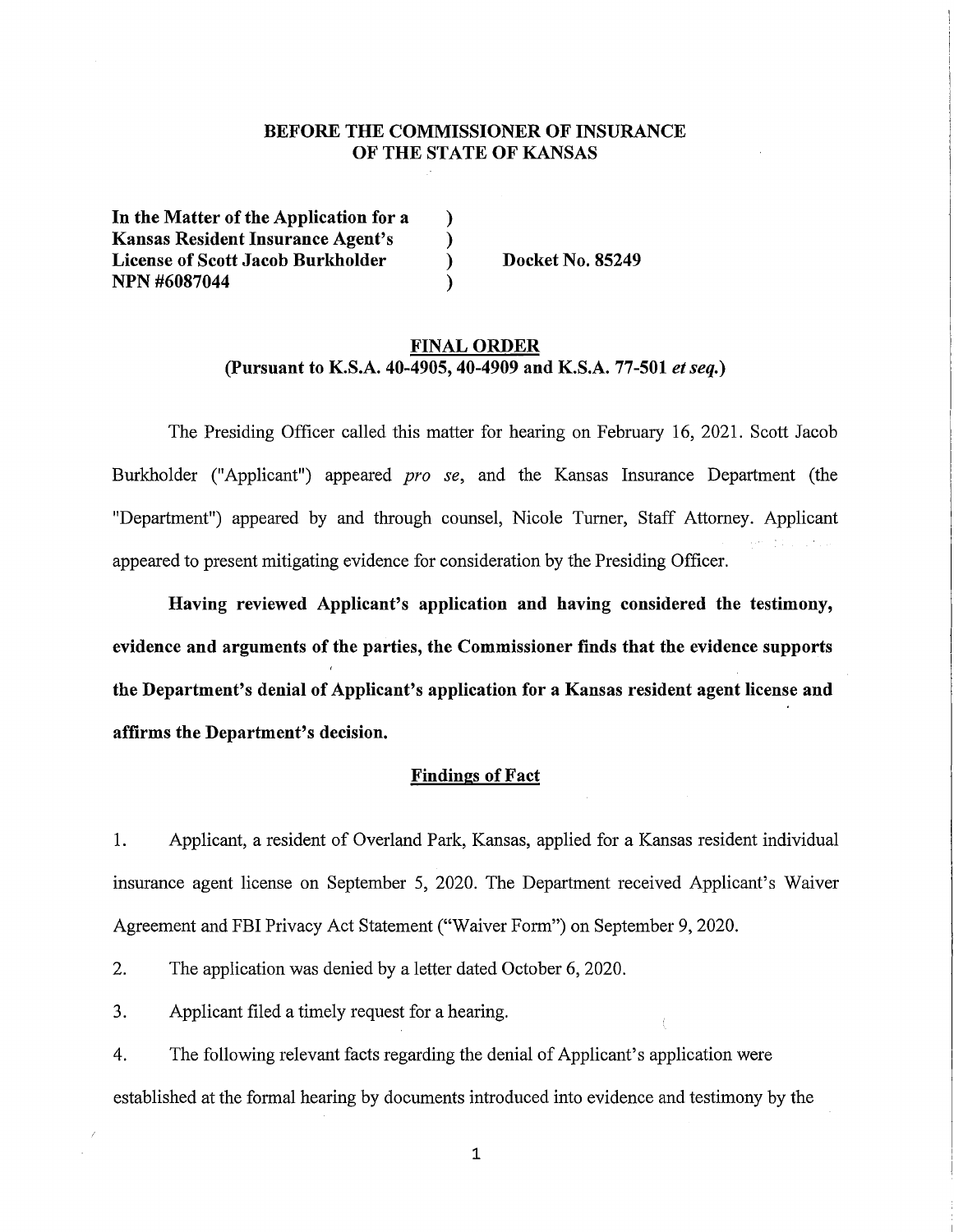Department's Director of Producer Licensing ("Director").

a. Applicant's application was submitted electronically on September 5, 2020. The last page of the application indicates the application was submitted by the Applicant and not by an authorized submitter on his behalf.

b. Background question la under item 38 of the application asks:

Have you ever been convicted of a misdemeanor, had a judgment withheld or deferred, or are you currently charged with committing a misdemeanor?

c. Applicant answered "yes" to question la under item 38.

d. For each conviction, the application requires copies of charging and sentencing

documents and a written statement regarding the circumstances of the incident.

e. Under the Applicant's Certification and Attestation under item 39 of the application,

the applicant "must read the following very carefully and by submission agrees:"

I hereby certify that, *under penalty of perjury,* all of the information in this application and attachments is true and complete. I am aware that submitting false information or *omitting pertinent or material information in connection with this application is grounds for license revocation or denial of the license* and may subject me to civil or criminal penalties [emphasis added].

f. As part of the application process an applicant must be fingerprinted for purposes of a background check. The Waiver Form requires descriptions of the crime(s), dates and locations of the crime(s) and the name of the convicting court for any convictions. The fingerprint waiver form then states:

*Under penalty of perjury,* I hereby declare that I am the person described below, and understand that any falsification of this statement constitutes a severity level 9, nonperson felony [under K.S.A. 21-5903]. [Emphasis added.]

g. On his Waiver Form the Applicant marked "I have" been convicted of a crime and indicated "July 18, 2018, Dom Batt *wino* priors, amended [to] Disorderly Conduct, Public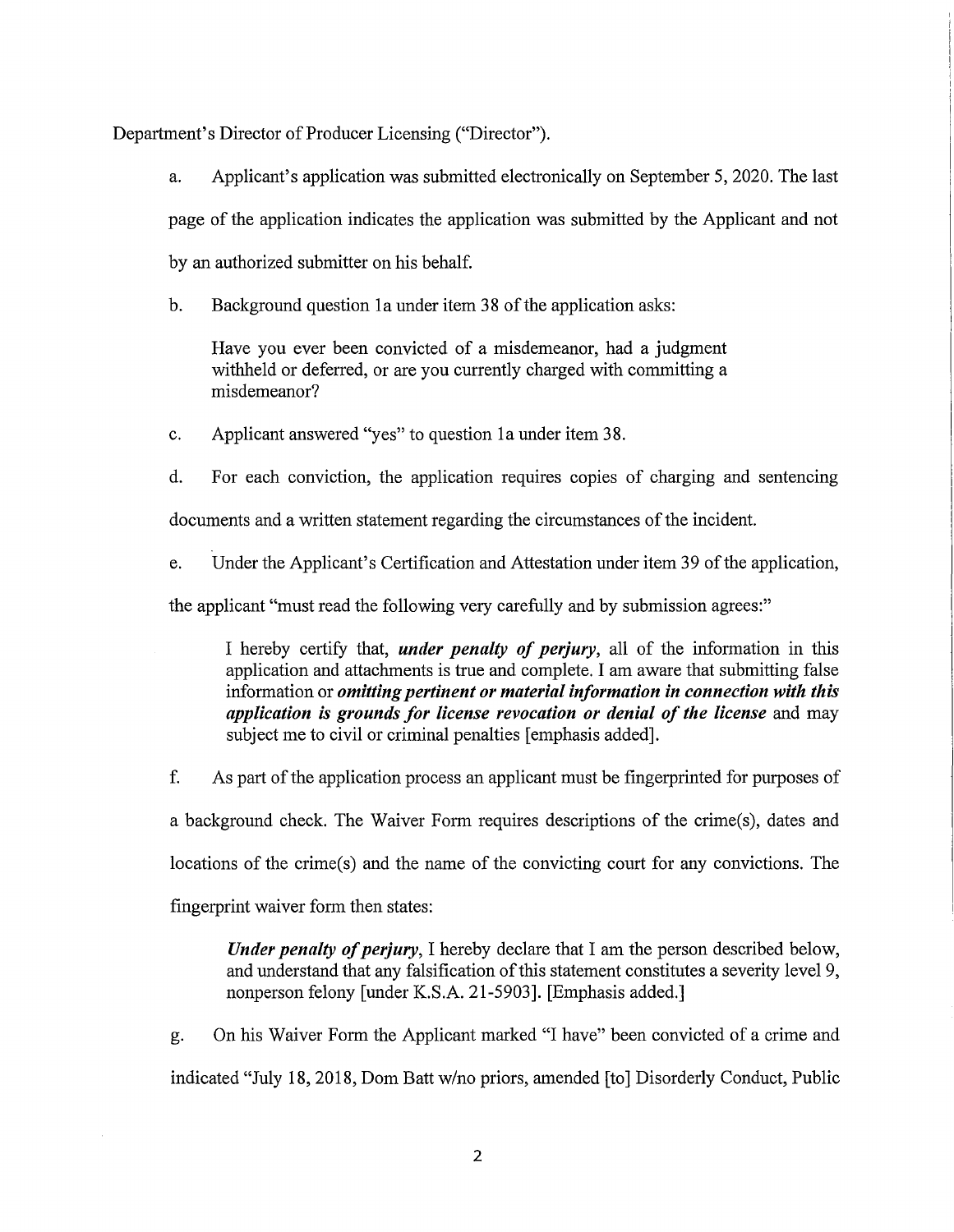Parking Lot, City of Lenexa, KS, Case Number 18DV921, Kansas 10<sup>th</sup> Judicial District Court, Johnson County."

h. By letter dated September 16, 2020 (herein "Inquiry Letter"), the Department notified Applicant that he was missing documents, and his application was not complete. The Inquiry Letter allows the Applicant 90 days to submit the required documents.

1. In response to the Inquiry Letter, the Applicant provided the Department with written statements and court documents for the following convictions on the dates noted:

Clinton Municipal Comt (MO), Case No. 101918380, Stealing (Misdemeanor) (hereinafter 2011 Conviction). Received by the Department September 18, 2020.

Johnson County District Court (KS), Case No. 18DV00921, Disorderly conduct (Misdemeanor) (hereinafter 2018 Conviction). Received by the Department September 28, 2020.

j. The Applicant's written statement regarding his 2011 Conviction indicated that he was shopping in a Walmart store in Clinton, Missouri. He paid for his items and was leaving the store when he went back into the store to get other items he realized he had forgotten. When he went to pay for those items, Applicant stated that he believed he put everything on the conveyor belt at the checkout counter but the bags in his cart had "shifted" while he was going through the store and covered a few items. He consequently missed paying for those. Store security stopped him at the exit, and he was arrested and charged with shoplifting items costing less than twenty dollars. Applicant posted a bond of \$500. The Applicant's statement indicated the District Attorney<sup>1</sup> spoke to the store manager and after reviewing security video it was determined his failure to pay for the

<sup>&</sup>lt;sup>1</sup> Although this was a municipal conviction in Clinton, Missouri, and would likely have involved an attorney representing the city, the Applicant referred to the individual as a "District Attorney" throughout the hearing. We will utilize his references to "District Attorney" and "DA" herein.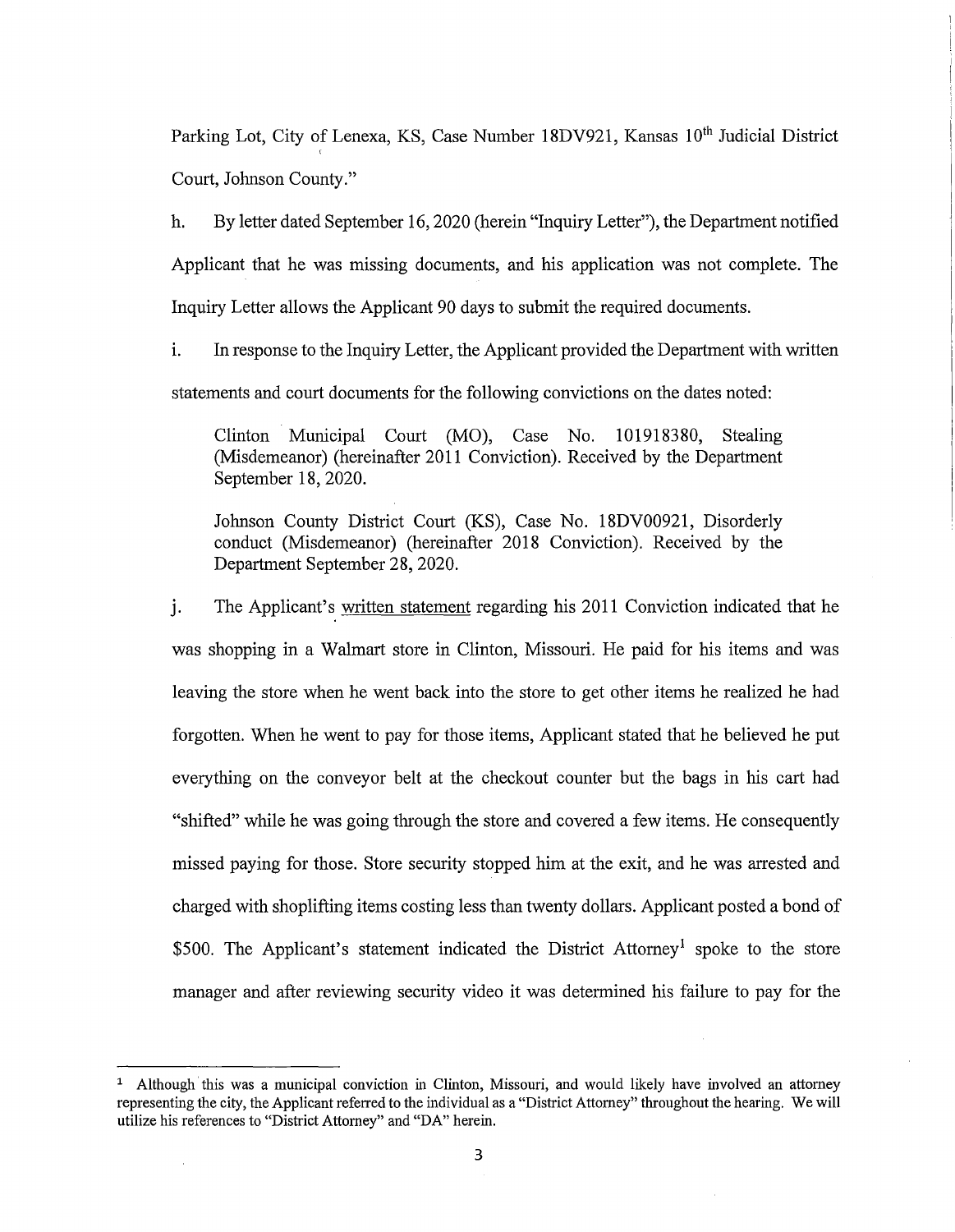items was an accident, and "all of the charges were dropped." He stated the "court costs of \$250 were taken out of my bond" and the remaining amount refunded to him. The statement concludes with the Applicant stating, "[t]he DA told me not to declare this for employment searches. I have had multiple background searches for jobs and it has never shown up before."

k. The municipal court documents for the 2011 Conviction contain the following relevant facts:

- 1. The Clinton Police Department citation indicates that the Applicant shoplifted items from Wal-Mart on June 5, 2011. The name listed in the citation is "Jacob S. Burkholder."
- ii. Applicant was charged with Stealing on June 17, 2011. Applicant's bond was set at \$500.
- iii. On June  $28$ ,  $2011$ , Applicant pled guilty to the stealing charge. Applicant was fined \$250, which included court costs. The clerk indicated that the cash bond was applied to the fine and the remainder was returned to the Applicant.
- iv. The Municipal Court Clerk for the City of Clinton, Missouri, certified the documents as a true and exact copy of the Court's record. The documents included the Court Seal, the name of the court clerk, and the date of certification (September 23, 2020).

1. The Applicant's written statement regarding the 2018 Conviction stated that on July 18, 2018, he and his girlfriend were having a verbal argument in a public parking lot. Applicant was arrested and charged with "Dom[estic] Battery with No Priors" and released with no bail requirement. The statement further indicated that after the District Attorney investigated, reviewed police videos, and interviewed the Applicant's girlfriend, it was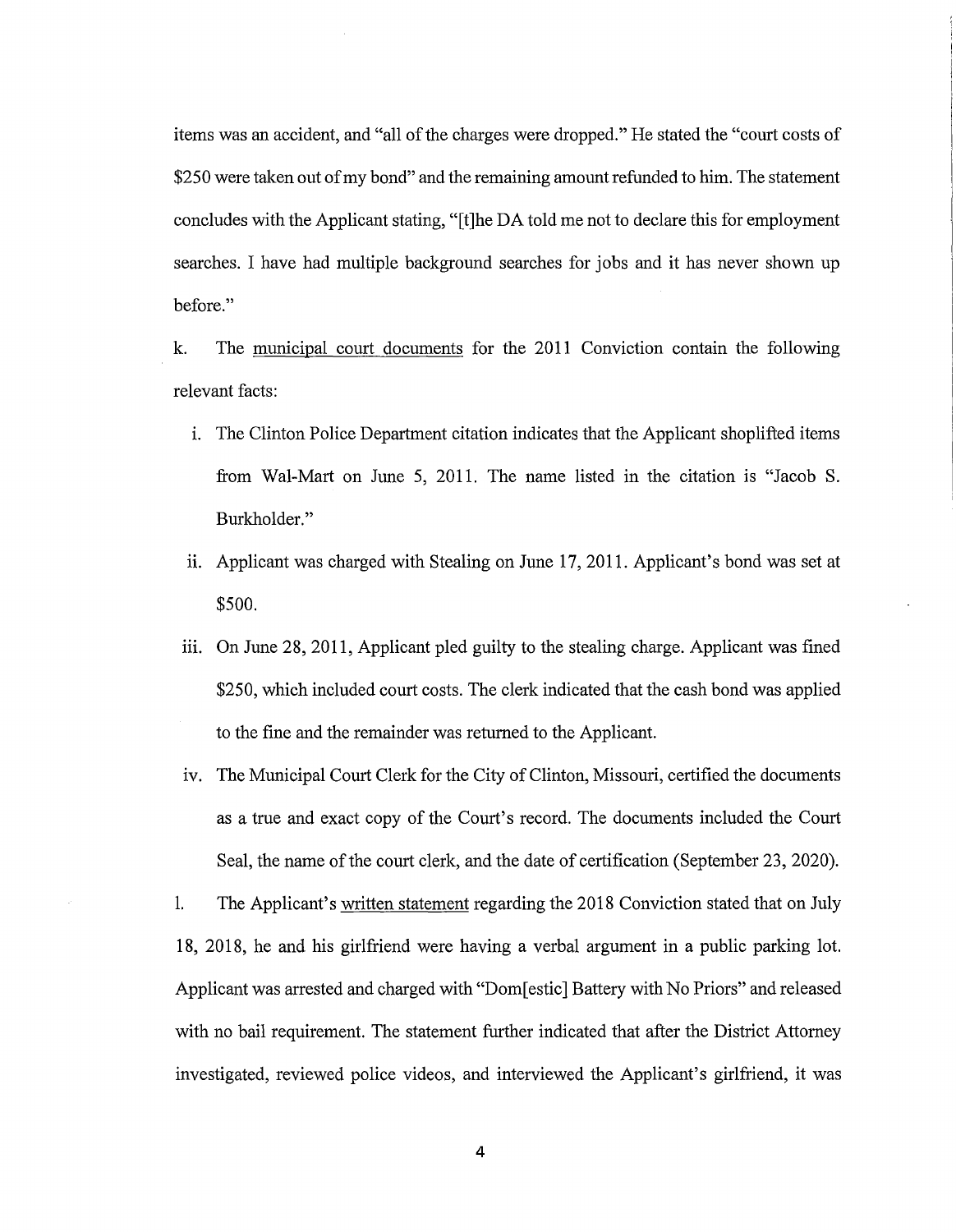concluded that no physical violence had occurred. The charges were amended to disorderly conduct "because he was disturbing the peace by [] yelling in public." On January 2, 2019, Applicant was sentenced to one year of probation and "relationship counseling." On November 22, 2019, he successfully completed his "court approved relationship counseling course" and probation was terminated on January 2, 2020. Applicant further stated in his written statement that there was no final discharge document because he successfully completed the relationship counseling and had "perfect behavior" since the time of the July 2018 incident.

m. The district court documents for the 2018 Conviction contain the following relevant facts:

- 1. Applicant was charged with Domestic Battery on July 19, 2018. The complaint indicates that Applicant "unlawfully, knowingly or recklessly cause[d] bodily harm to a person, to wit: Anita Kramer, with whom the defendant is involved or has been involved in a dating relationship or family or household member." Applicant's bond was set at \$2,500. Applicant was ordered to follow mental health recommendations and have no contact with the victim(s)/witnesses. Applicant posted bond on July 19, 2018.
- ii. On January 2, 2019, Applicant's charge was amended to Disorderly Conduct, to which he pled guilty on January 3, 2019. The amended complaint indicates that Applicant "unlawfully and with knowledge or should have known that such act will alarm, anger or disturb others or provoke an assault or other breach of peace, engage in brawling or fighting, or use fighting words or engage in noisy conduct tending to reasonably arouse alarm, anger or resentment in others." Applicant was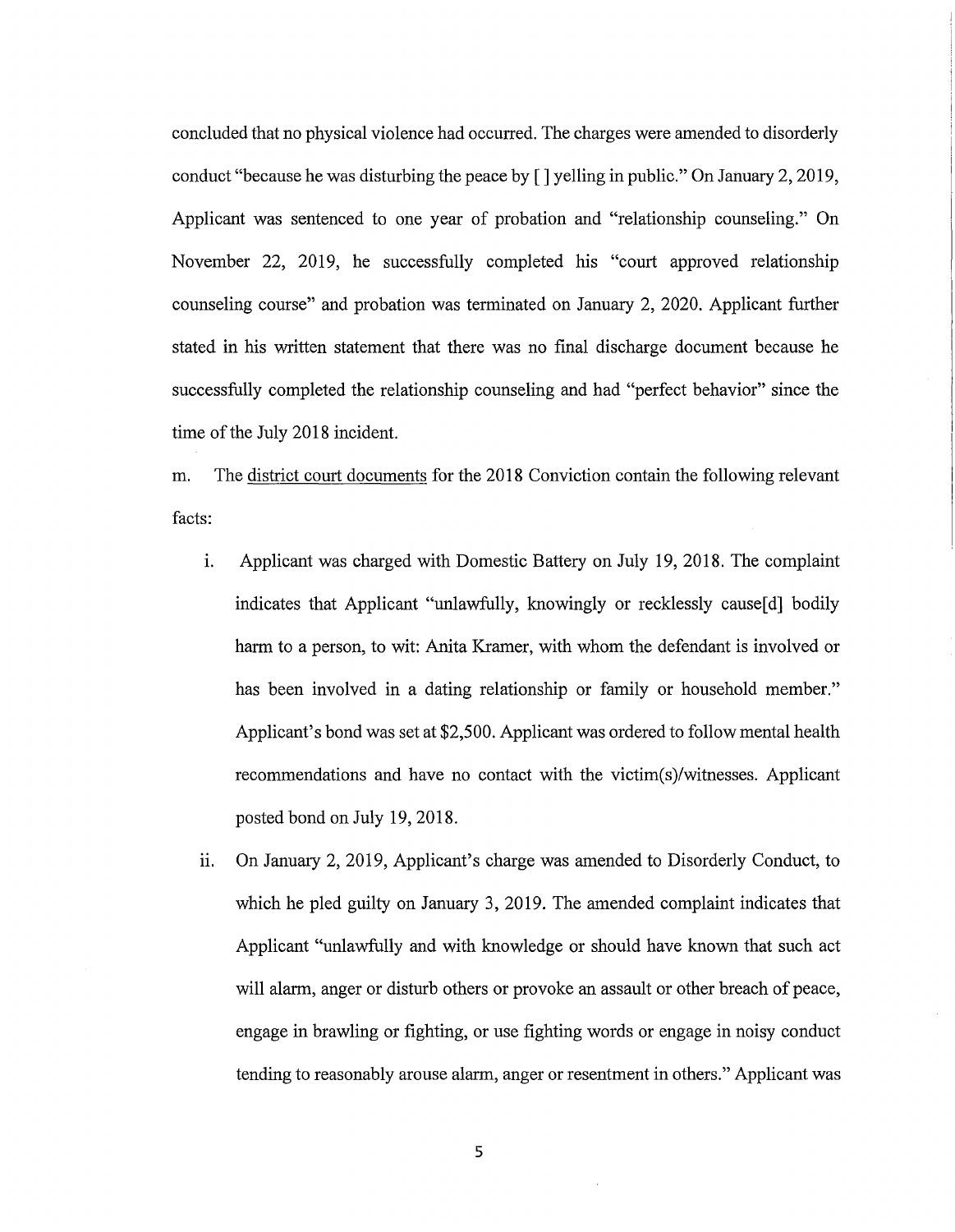sentenced to 12 months of supervised probation. Applicant was also ordered to complete a domestic violence assessment and any recommendations.

111. Applicant completed Batterer's Intervention Group at Full Circle on November 21, 2019.

iv. Applicant's probation was terminated on January 3, 2020.

n. By letter dated October 6, 2020, the Applicant was notified that his application was denied pursuant to K.S.A.  $40-4909(a)(1)$  and  $(1)(6)$ .

o. The Director testified that the Applicant's application was denied pursuant to K.S.A. 40-4909(a)(l) for failing to disclose the 2011 Conviction on the Waiver Form and pursuant to K.S.A. 40-4909(a)(6) due to the two Convictions.

p. The Director testified that the Department utilizes relevant factors in *In re Gates,* 273 Kan. 1025 (2002) (herein the *"Gates* factors") when considering misdemeanor or felony convictions.<sup>2</sup>With regard to the 2011 Conviction and 2018 Conviction (hereinafter collectively referred to as "Convictions") the Director testified that the Department, in reviewing the charging documents, determined that the nature of the Convictions and recency of the 2018 Conviction created a concern regarding consumer protection. The Director noted that the Department considers stealing (2011 Conviction) to be a crime of dishonesty and disorderly conduct (2018 Conviction) to involve conduct that is threatening in nature. The Director testified that the Department's guideline for crimes that are threatening in nature or crimes of dishonesty is for five years to pass with a clean record. With regard to the 2011 Conviction, the primary concern was based upon the Applicant's failure to disclose the conviction on the Waiver Form. The Director noted that the

<sup>&</sup>lt;sup>2</sup> These factors are discussed in detail later in this order.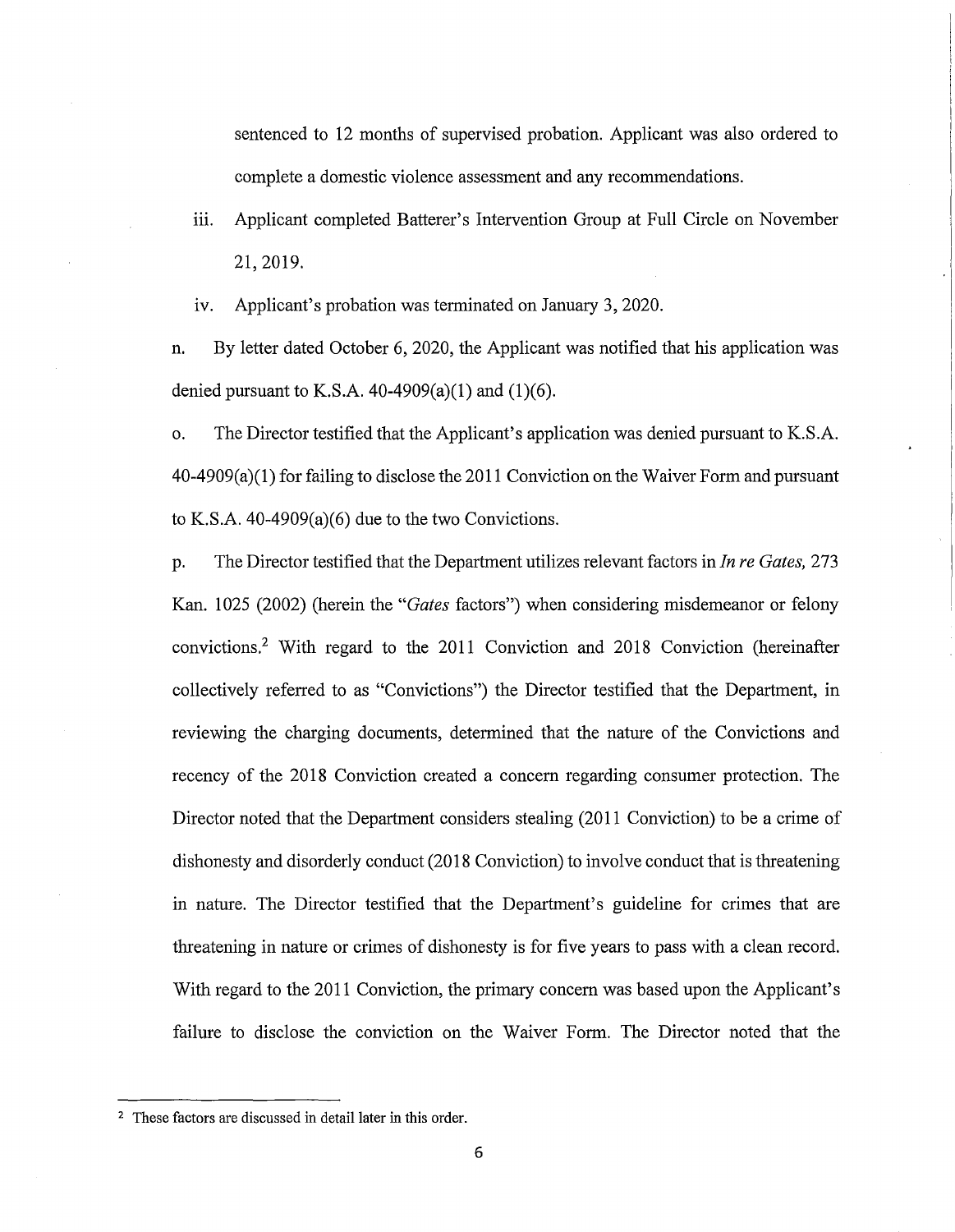Applicant provided documentation to show completion of a batterer's intervention program, but Applicant did not provide any additional evidence of rehabilitation at the time he submitted his application.

q. The Director testified that the Department, after reviewing the documents provided with the application and considering all the factors cumulatively, did not feel that the insurable interests of the public would be served by granting the Applicant a license at this time.

5. At the hearing, Applicant testified to provide additional background about the events which resulted in the Convictions. Applicant's testimony and documents presented as evidence at the hearing provide the following relevant information which has bearing on his license application:

# 2011 Conviction:

a. Applicant testified that the certified municipal court documents he submitted to the Department for the 2011 Conviction were not the correct ones and were sent to him in error by a person who was not authorized to provide those to him. The unauthorized person was allegedly a substitute filling in for the person authorized to provide such documents. Applicant stated that he was subsequently directed by the alleged authorized person to information on a website, which Applicant stated he was told was the correct information to submit to the Department. Applicant requested to have the information from the website (hereinafter, "Website Document") entered as evidence.

b. Upon questioning by counsel for the Department it was established the Applicant emailed the Department on October 5, 2020, with the Website Document attached. The Website Document consisted of two screenshots from www.municipalrecordsearch.com. The Department had submitted into evidence the official municipal court documents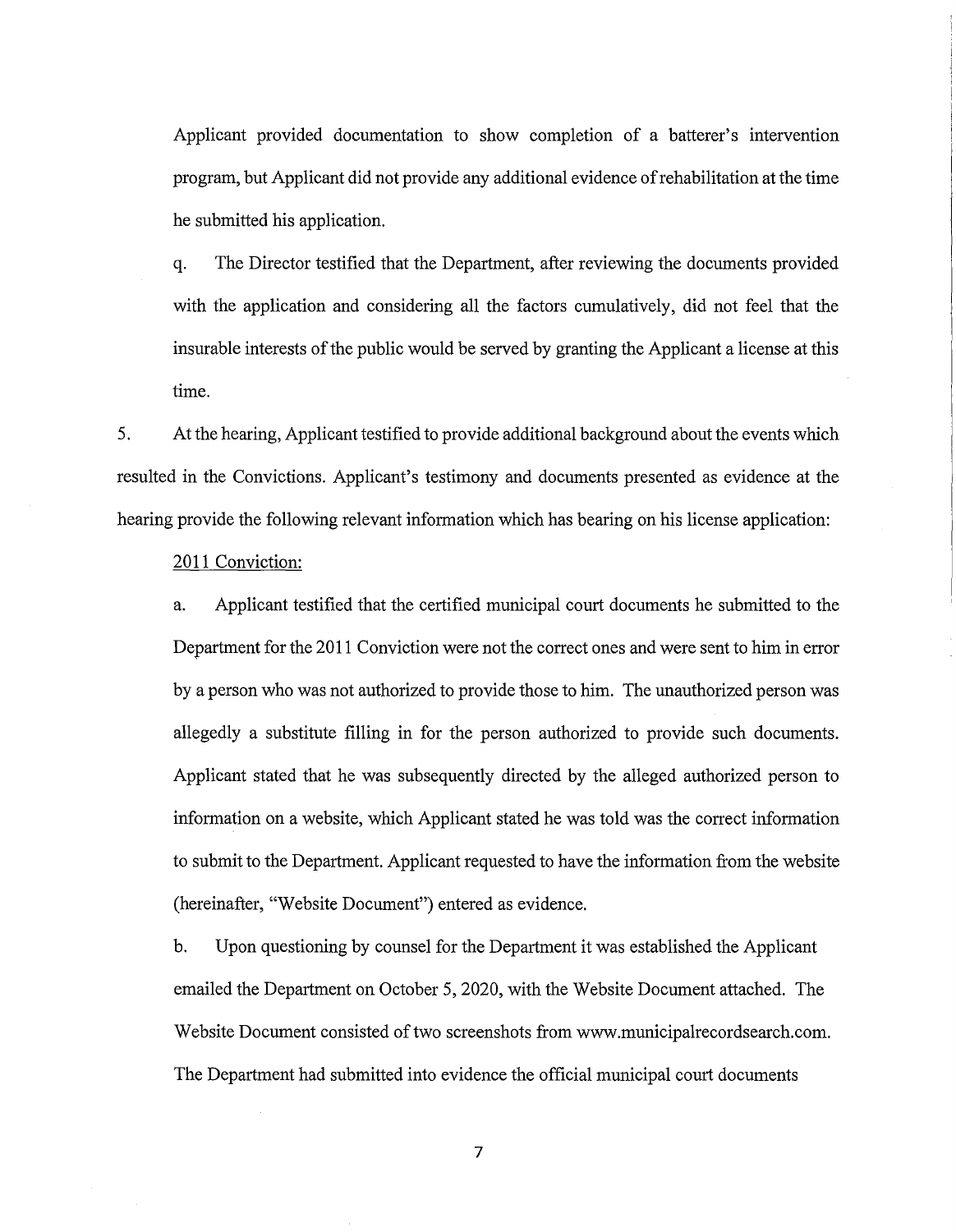("Department's Exhibit 3"), certified by the court clerk and stamped with the Court Seal, which were submitted by the Applicant to the Department on September 18, 2020. The Applicant maintained the Website Document was the true and accurate representation of the disposition of the 2011 charges against him, and that the certified court documents were not accurate. He pointed out that the Website Document indicated that the Applicant did not plead guilty to stealing nor paid a fine, so were inconsistent with the certified court documents.

c. When asked the names of the people who had told him the certified court records were incorrect and sent in error and that the records on the website were, in fact, the true and correct records, the Applicant stated, "I didn't know to write down any information." Additionally, he said he could not verify that the person who told him to use municipal record search website was the city court clerk or another person with authority to give him that advice or information.

d. During the hearing, the Presiding Officer located the website from which the screenshots were obtained. She noted that the Applicant had failed to provide the information contained in the "Judgment Section" of the website which stated the Applicant had pled guilty to the charge of stealing and was sentenced to pay fine and costs of \$250. She observed this was, in fact, consistent with the information provided by the certified municipal records. The website was inconsistent with the court documents in one aspect. It indicated the Applicant had not been arrested.<sup>3</sup>

e. With regard to the circumstances surrounding the 2011 Conviction, Applicant admitted that he left the store without paying for some items. Even though he stated what

<sup>&</sup>lt;sup>3</sup> The Applicant himself stated in his written statement about the 2011 Conviction submitted with his application that he was arrested.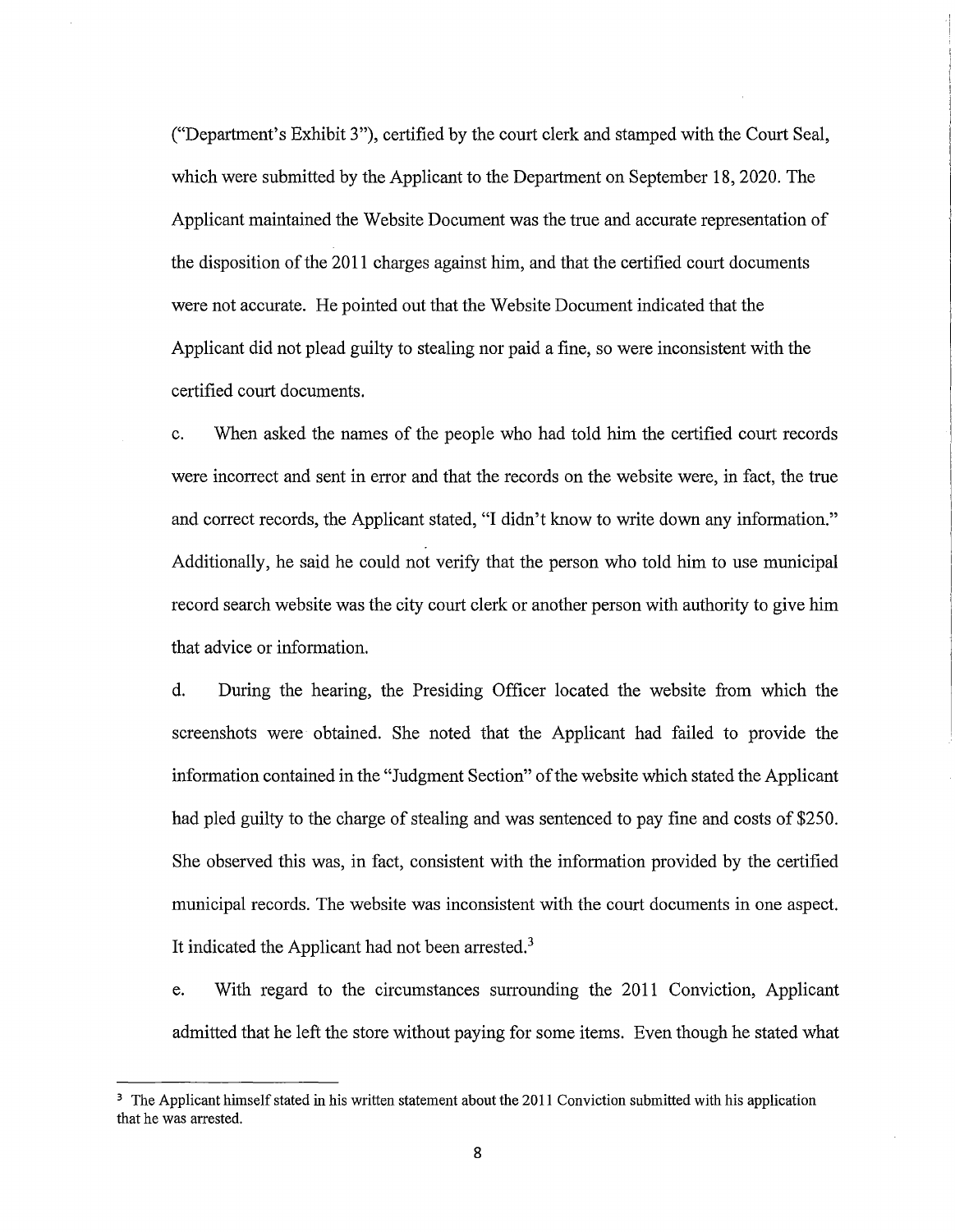occurred was an accident, he pled guilty to the stealing charge because he had, in fact, left the store without paying for the items. However, he testified that the District Attorney later told him that he should not have pled guilty and had he not already entered a plea, the District Attorney "would tear the whole thing up." Instead, the District Attorney said he would "bury it so you'll never be able to find it and no one else will be able to either." The court documents list "Jacob S. Burkholder" instead of "Scott Jacob Burkholder." Applicant explained, "Yeah, the DA said I'm going to be changing your name to make it so that no one will find it."

f. Applicant further testified that he initially was unable to obtain court documents regarding the 2011 Conviction.<sup>4</sup> Because of this, he drafted a two-page explanation of the circumstances surrounding the conviction to submit with his application. He sent the explanation for review to his employer, SelectQuote. Applicant stated that SelectQuote indicated the 2011 Conviction did not appear on the background check they conducted. SelectQuote informed him that the Department would not take the two-page explanation without court documents. Applicant testified that SelectQuote told him to "just tell people it didn't happen."

# 2018 Conviction:

g. Applicant stated that at the time of the 2018 incident, his wife received multiple calls involving bad news about different members of her family while in a public parking lot. Applicant testified that his wife has cerebral palsy and "emotional outbursts are quite common." Applicant testified that his wife was yelling "help me''. because she thought everyone in her family was dying. Applicant stated that he was yelling at his wife to get

<sup>&</sup>lt;sup>4</sup> There was testimony that he contacted the county district court rather than the City of Clinton for records of the conviction.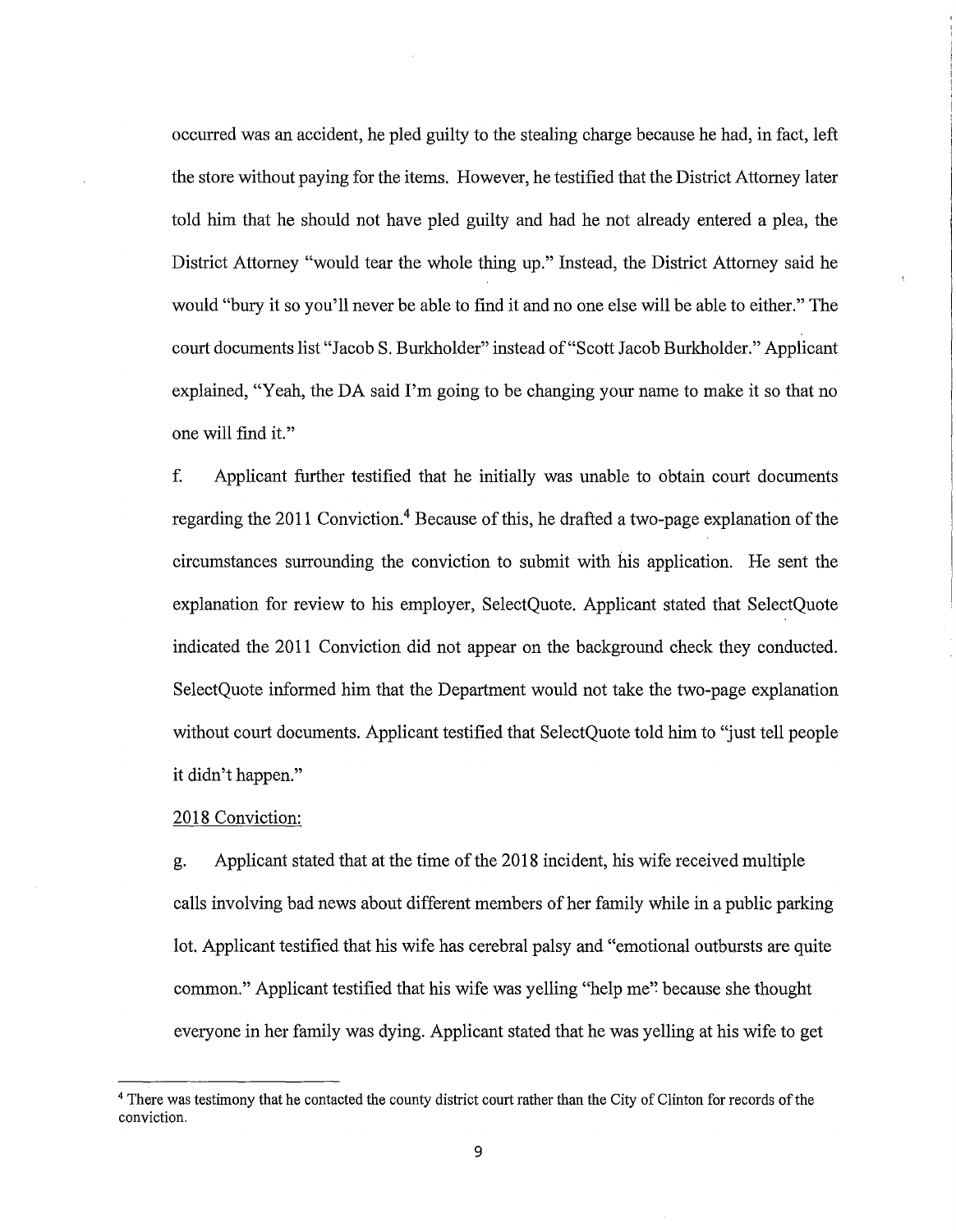her to calm down, but there was no violence during the incident.

h. Applicant testified that he was initially charged with "felony attempted murder."5 He stated that when police officers on the scene asked if he had a weapon. Applicant stated that he had not displayed a weapon but advised that he was carrying a firearm and had a conceal carry permit. He testified, "the city police arrested me [for felony attempted murder] simply because they found a gun concealed on me with a legal license." Applicant stated that after the District Attorney reviewed information surrounding his arrest it was determined that there was no evidence of felony attempted murder, so he was charged with "domestic battery with no priors."

1. The Applicant ultimately pled guilty to a reduced charge of Disturbing the Peace. He was sentenced on January 3, 2019, to 12 months of supervised probation,<sup>6</sup> and was ordered to attend a domestic violence program. The program the Applicant attended was the Batterer's Intervention Group which he testified "is designed specifically on how to deal with people with emotional outbursts."

i. Applicant testified that he checked in with his probation officer once a month by phone and complied with all conditions of his probation. He provided a certificate of completion for the Batterer's Intervention Group program, dated November 21, 2019. Applicant stated that he was required to attend the group one time per week for six months, but voluntarily continued to attend for an additional six months as he found it beneficial.

<sup>5</sup>Other than the Applicant's testimony, no additional information was offered prior to or during the hearing regarding this charge. The Johnson County District Court docket sheet for this case indicates the initial charge shown was "21- 5414(b )(1) DOM BATT NO PRI FILED." It is unclear why the Applicant claims he was originally charged with "felony attempted murder."

<sup>&</sup>lt;sup>6</sup> Applicant provided a document subsequent to the hearing purportedly to establish his probation was "unsupervised" as opposed to supervised. However, he was required to check in by phone once a month with his probation officer. Contrary to the Applicant's contention, it is the Department's understanding that this does not constitute unsupervised probation.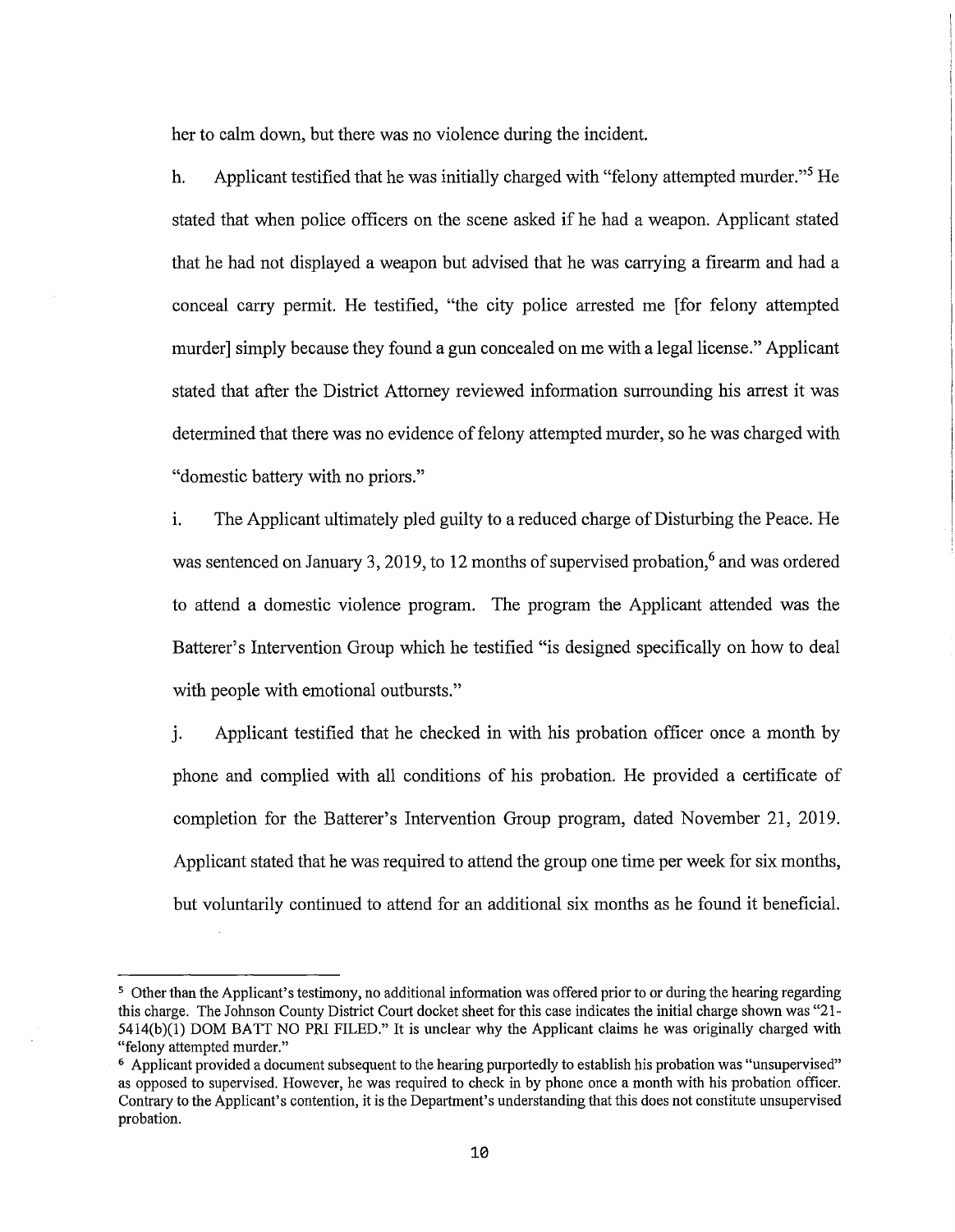Applicant testified that he would have continued to attend the program, but sessions were cancelled due to the Covid-19 pandemic.

k. Applicant submitted letters in support of his application from people familiar with his personal and professional behavior. Several letters were from people he worked with while he was teaching. Many attested to his kindness, dependability, and work ethic. The applicant stated some letters were provided to specifically show that he had been a Boy Scout leader, that as a teacher he worked with students with special needs, that he was wellrespected by fellow teachers and co-workers, that he was a "nice and friendly" person, and that he was considered a responsible person.

1. Applicant testified that he was a mechanical engineer in the military. He also had been a military police officer. Applicant has been a teacher for the past 20 years. Applicant indicated that he was teaching at the time of the 2018 Conviction. He stated that he reported the 2018 Conviction to the principal of his school. He indicated there were no repercussions from this conviction and continued to teach. Applicant stated that he has not had any administrative actions against his license and continues to have an active teaching license. Due to health issues, the Applicant decided to leave teaching and pursue other work.

m. The Applicant has been employed by SelectQuote in a temporary customer care role since September 2020. Applicant stated that SelectQuote will hire him for a permanent position if he receives his license. Applicant stated that his wife also works for SelectQuote.

n. Vague and somewhat inconsistent testimony was provided regarding the Applicant's wife submitting his application in error before the Applicant had it completed, various communications he had with staff at the Department about information the Department had about his Convictions, and some purported attempts to withdraw his application. However,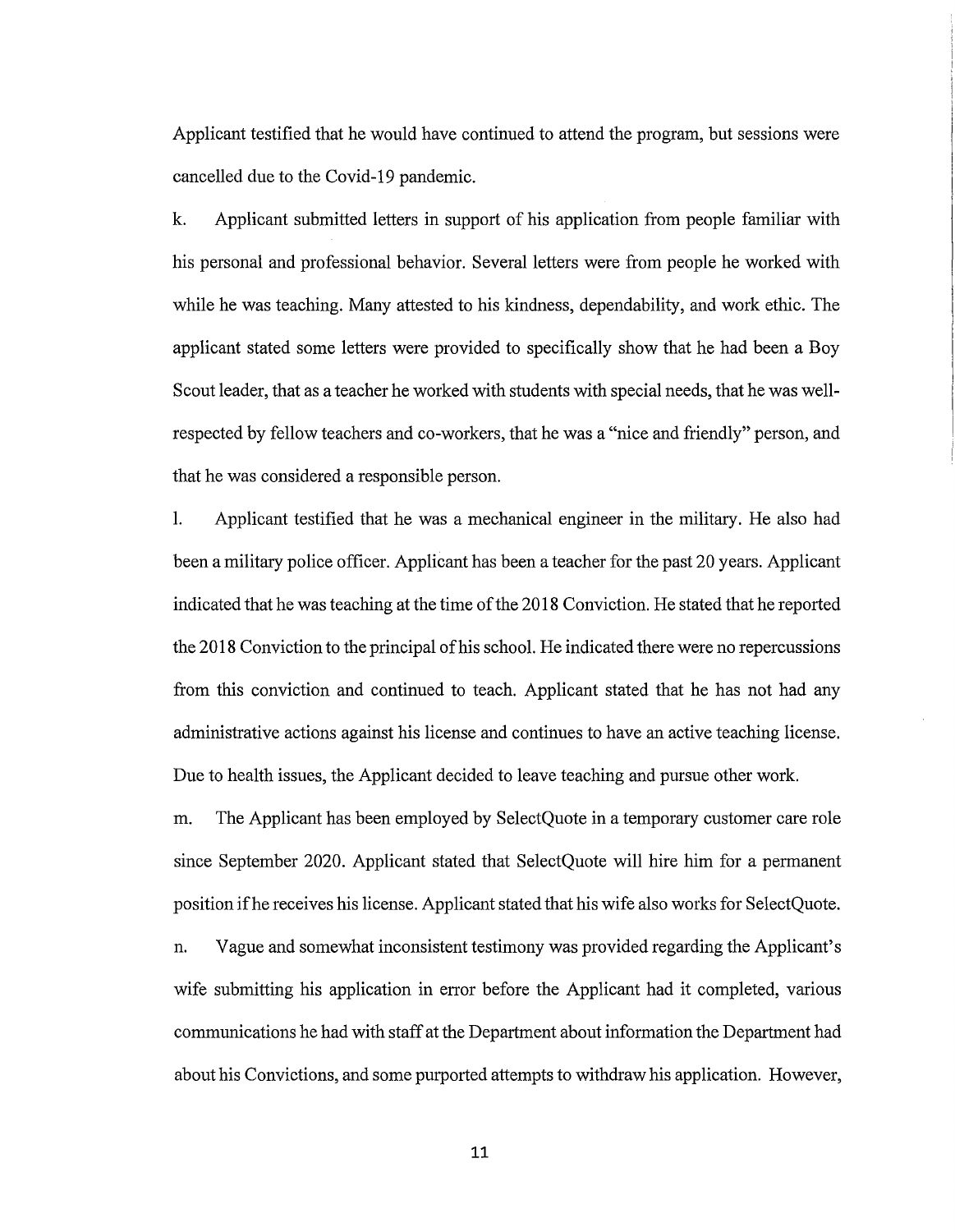this information is not considered relevant or material with regard to consideration of the Department's denial of Applicant's licensing application.

6. Following the evidentiary portion of the hearing, Counsel for the Department asked the Presiding Officer to consider the factors established by the Kansas Supreme Court in its decision for *In re Gates.* Counsel for the Department further asked the Presiding Officer to uphold the Department's decision by giving weight to the nature of both Convictions, the recency of the 2018 Conviction, and the Applicant's failure to disclose the 2011 Conviction.

7. The Applicant asked the Presiding Officer to consider that he has a lot to offer in the insurance field. The Applicant stated that the application was submitted in error by his wife before the Applicant felt it was completed. The Applicant stated that he was not trying to hide his 2011 Conviction. The Applicant asked the Presiding Officer to consider the counseling he underwent after the 2018 Conviction as evidence of rehabilitation.

#### **Applicable Law**

8. Pursuant to K.S.A. 77-526(a), the Assistant Commissioner of Insurance acting on behalf of the Commissioner of Insurance as the agency head, as provided in K.S.A. 77-547, is empowered to render a Final Order.

9. Before approving an application for a Kansas resident insurance agent's license, the Commissioner has the statutory obligation to "determine that the applicant ... has not committed any act that is grounds for denial pursuant to this section or suspension or revocation pursuant to K.S.A. 40-4909, and amendments thereto." K.S.A. 40-4905.

10. Pursuant to K.S.A. 40-4909(a), the Commission may deny, suspend, revoke, or refuse renewal of the license of a person who has:

\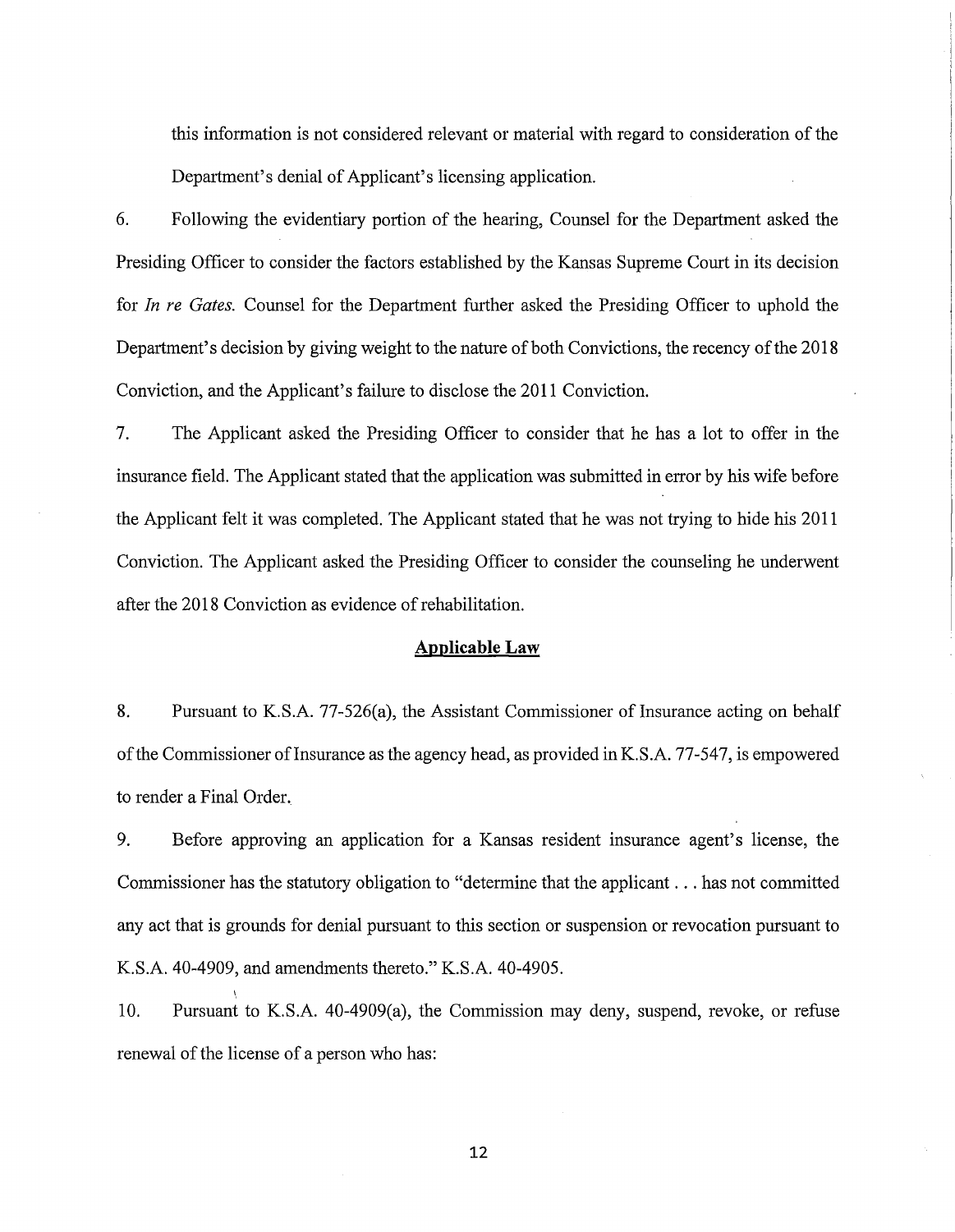a. Provided incorrect, misleading, incomplete, or untrue information in the license application. K.S.A. 40-4909(a)(l).

b. Been convicted of a misdemeanor or felony. K.S.A. 40-4909(a)(6).

11. The Kansas Supreme Court has not had occasion to discuss the factors the Commissioner should consider when exercising his or her discretion under K.S.A. 40-4909(a)(6). However, the Court has reviewed the Real Estate Commission's denial of an application for a real estate license. *In re Gates,* 273 Kan. 1025 (2002). The court noted that the rules adopted by the Kansas Supreme Court for the admission of attorneys are akin to the determination of whether a real estate license application should be denied. The factors to be considered are:

- 1. The applicant's age at the time of the conduct.
- 2. The recency of the conduct.<br>3. The reliability of the inform
- The reliability of the information concerning the conduct.
- 4. The seriousness of the conduct.
- 5. The factors underlying the conduct.
- 6. The cumulative effect of the conduct or information.
- 7. Evidence of rehabilitation.
- 8. The applicant's social contributions since the conduct.
- 9. Candor in the admissions process.
- 10. Materiality of any omissions or misrepresentations.

12. The legislature in Kansas has delegated authority to the Commissioner of Insurance to utilize discretion in issuing licenses to those with convictions. The Commissioner considers the direction given in *Gates* on the exercise of discretion in determining whether a real estate license should be granted or denied, to be applicable in the consideration of granting insurance agent licenses.

13. The *Gates* factors are to be considered to determine whether factors unfavorable to an applicant are outweighed by the factors that are favorable to an applicant. There is no guidance given as to whether one or some factors should be given more weight than others. There is no support for the proposition that one single factor can or should outweigh all others.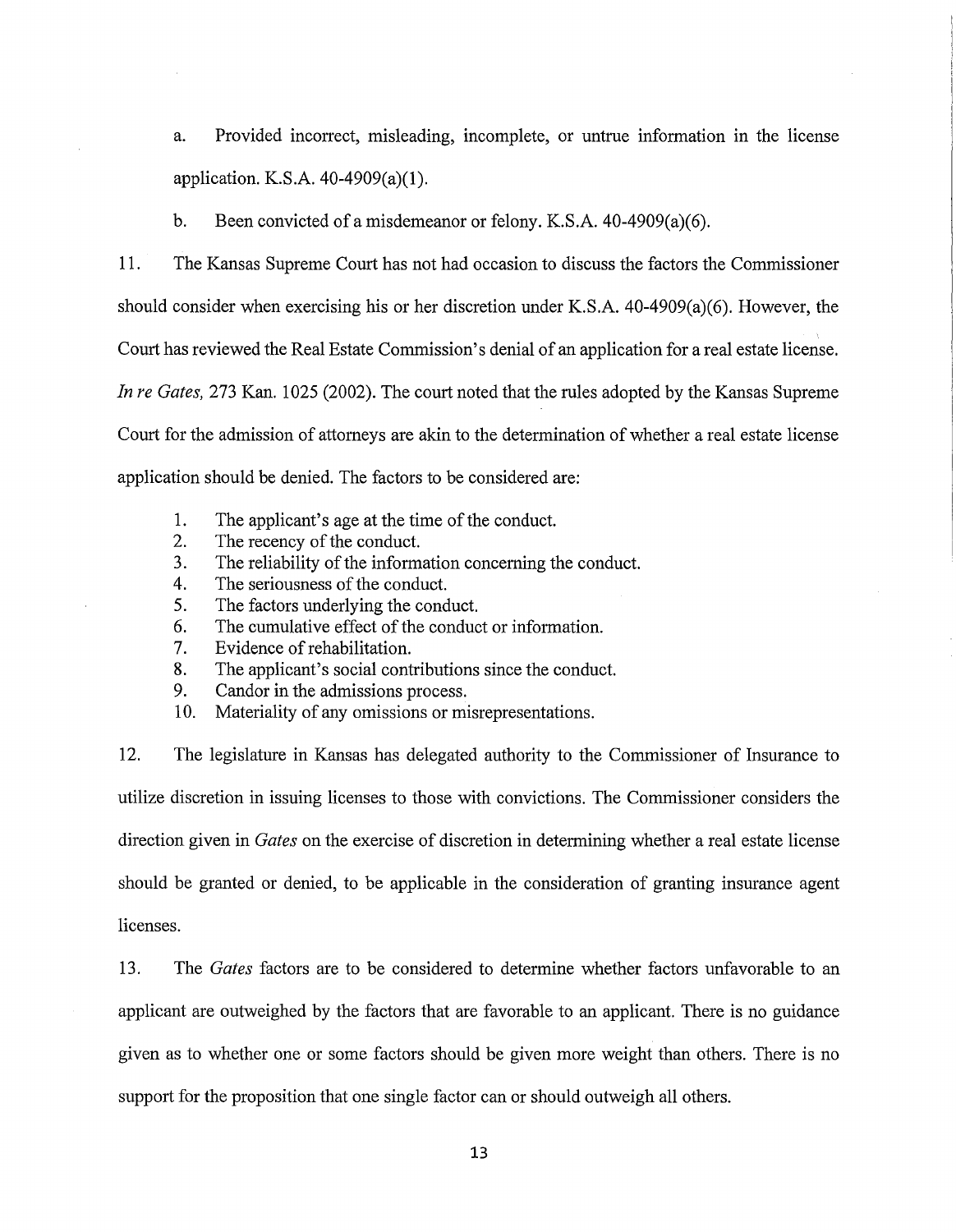14. The Commissioner has delegated the duty and obligation to weigh the *Gates* factors to the Presiding Officer.

### **Policy Reasons**

15. Before issuing an insurance agent license, the Commissioner must determine that the applicant is qualified and has not committed any act that would be grounds for denial, suspension, or revocation. K.S.A. 40-4905(b). Further, the Commissioner is charged with licensing, or continuing to license, persons or entities to sell, solicit, or negotiate insurance in the state of Kanas only if the interests of the insurer or the insurable interests of the public are properly served under such license. K.S.A. 40-4909(b).

#### **Discussion**

16. The Presiding Officer notes that this matter involves two separate and distinct issues. The first issue is Applicant's Convictions (one of which is recent), and the second is his failure to disclose the 2011 Conviction.

17. The Presiding Officer believes it is appropriate to address each of the *Gates* factors for the two issues presented in this matter. Each of these issues will be addressed in the discussion of the *Gates* factors below.

a. First: "the applicant's age at the time of the conduct." The Applicant was 48 at the time of the 2011 Conviction and 55 at the time of the 2018 Conviction. At the time of the Convictions, he was an adult, capable of making prudent decisions and being responsible for his conduct. The Applicant was 57 years old when he submitted his application and Waiver Form in which he failed to disclose the 2011 Conviction. The age of the Applicant at the time of the conduct weighs against the Applicant.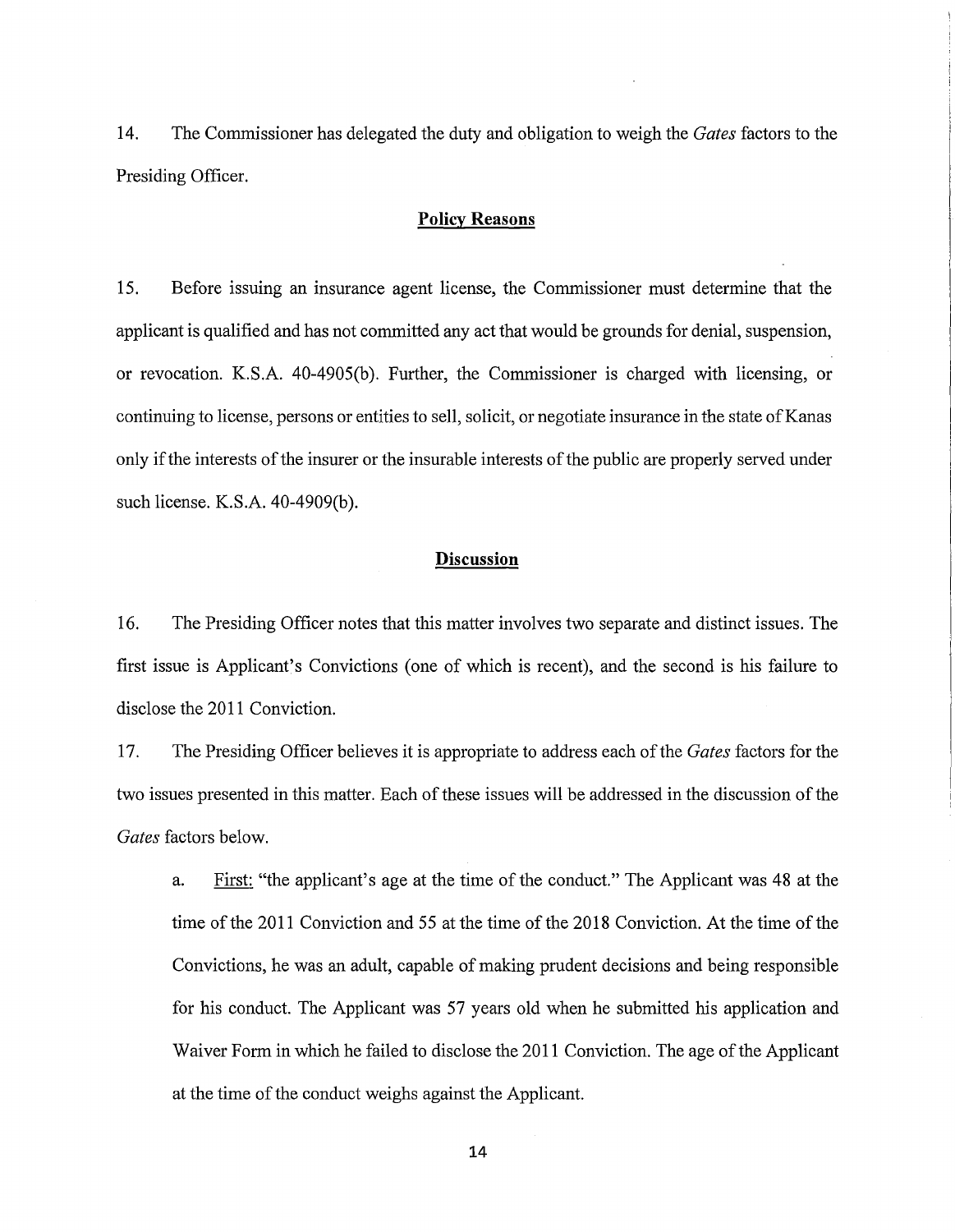b. Second: "the recency of the conduct." The incident that gave rise to the 2011 Conviction occurred on or around June 5, 2011. The incident that gave rise the 2018 Conviction occurred on or around July 18, 2018. Applicant was sentenced to one year of probation. His probation was terminated on January 3, 2020. An insufficient period of time has passed since the 2018 Conviction and the subsequent probation to afford the Commissioner an assurance that the Applicant will not engage in similar conduct again.

If the Applicant had only the 2011 Conviction *and had disclosed it to the Department as required,* the Department may not have been concerned about an isolated incident which occurred almost ten years ago. However, this is not the case here. Failure to disclose the 2011 Conviction occurred when the Waiver Form was completed and signed on September **8,** 2020. The recency of the 2018 Conviction and failure to disclose the 2011 Conviction weighs against the Applicant.

c. Third: "the reliability of the information concerning the conduct." There are many aspects of the Applicant's testimony which were less than credible and therefore were not reliable. The Applicant flip-flopped several times in his testimony regarding the 2011 Conviction. He first provided a written statement that "he was arrested and charged with shoplifting" but then "all of the charges were dropped." The certified court records he provided indicated that he pled guilty to stealing and was fined \$250. He then tried to claim those records were incorrect and instead wanted the Presiding Officer to rely on select screenshots from a website which conveniently did not include the section which confirmed the information in the certified court records of the guilty plea and fine. During the hearing the Applicant admitted he pled guilty to stealing but denied he had been ordered to pay a fine. Plus, he testified that the District Attorney said he would "bury" the record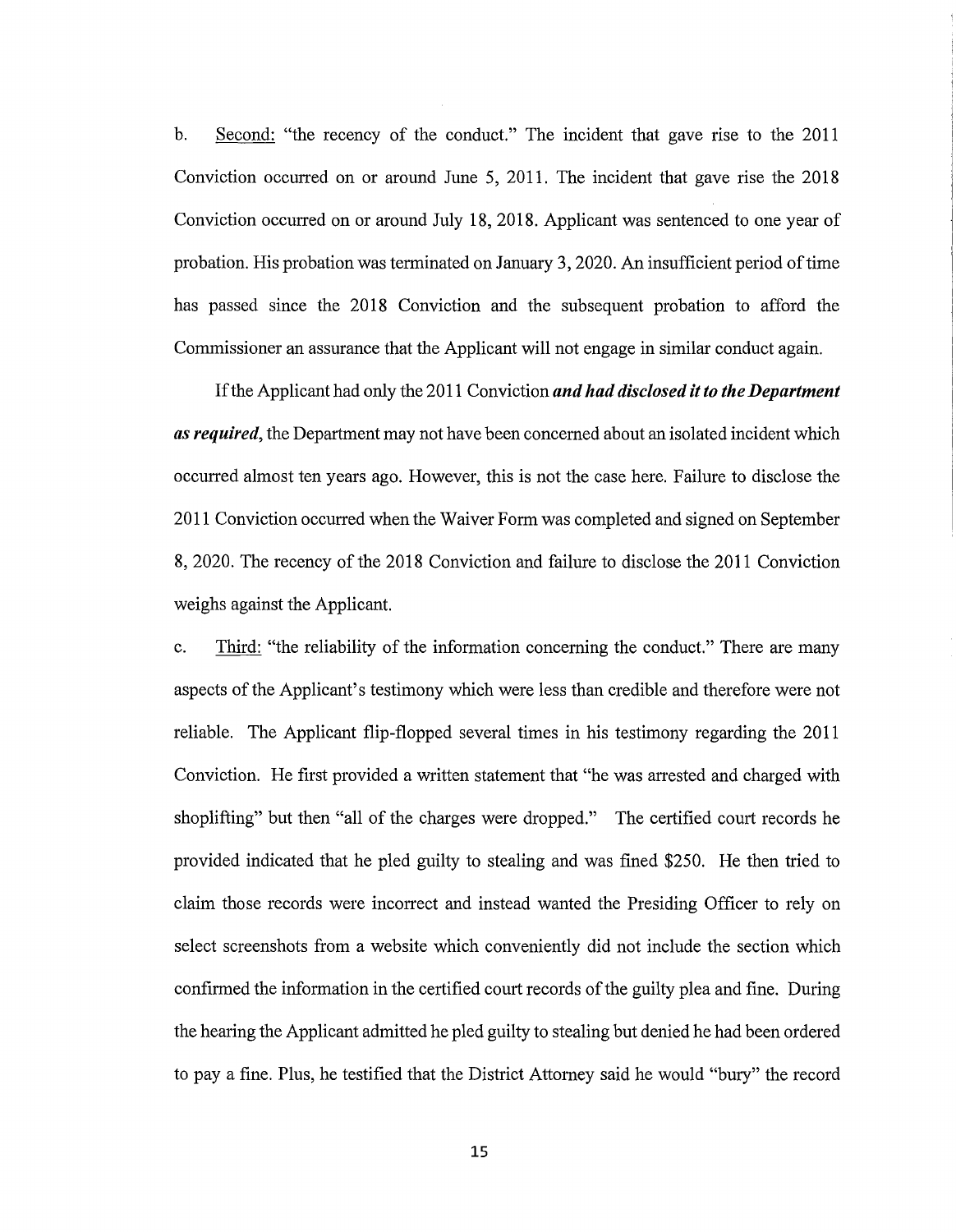of the conviction and was advised he did not have to disclose it. Then, he testified that when arrested in 2018, he advised officers he had a prior conviction for stealing.

The testimony the Applicant provided regarding the authenticity of the certified municipal court documents (which he initially provided to the Department) versus the Website Document (which he claimed he was told constituted the "real" court records) can best be described as bizarre. While standard rules of evidence may be relaxed in an administrative hearing, there still must be some semblance of authenticity for the Presiding Officer to rely on documents submitted as evidence. The certified court records cannot be disregarded in lieu of unauthenticated screenshots from a website. If the Applicant had been told the certified records were not accurate and the person sending and certifying them was not authorized to perform those functions, a reasonable person would assume the city would have provided the Applicant with an official document verifying this error. Regardless, it is not believable that he would be told by a municipal court officer that information on a website could be used as "official" records in lieu of certified documents provided by the municipal court. Moreover, and perhaps most importantly, a website search conducted by the Presiding Officer during the hearing revealed that the screenshots Applicant provided did not contain all relevant information, so therefore was inaccurate and misleading.

The Applicant's other suspect testimony involved what he was purportedly told by the District Attorney about hiding records of his 2011 Conviction and not having to disclose it to anyone. These comments and actions are not consistent with common or reasonable behavior of prosecutors or court officials.

Additionally, the Applicant provided testimony that was inconsistent with the court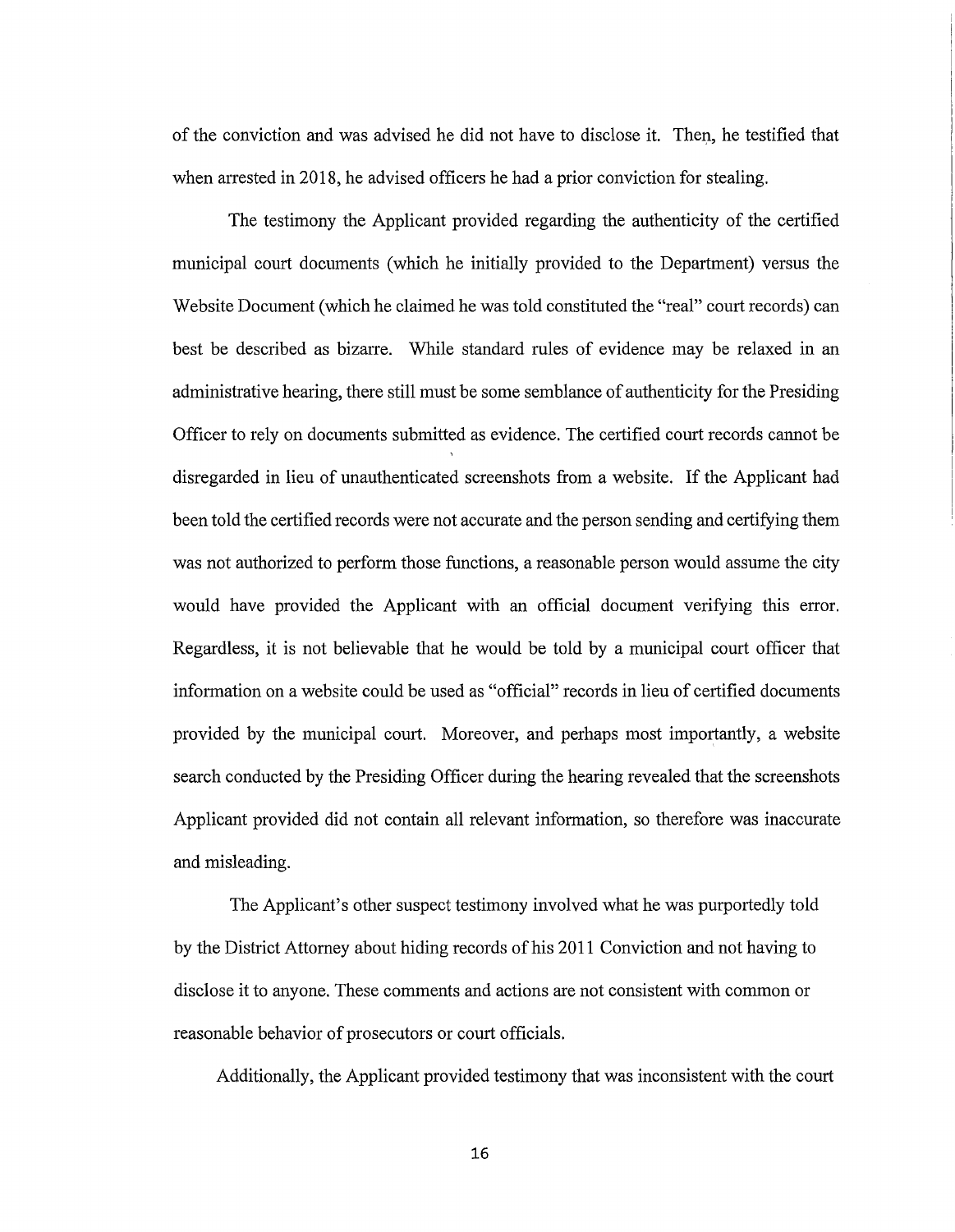documents he submitted regarding his 2018 Conviction. His written statement indicated that he was released without bail; the court records indicated bail of \$2,500. The Applicant testified that he was initially charged with attempted felony murder. While no additional documentation to support this claim was submitted prior to or during the hearing, it is difficult to believe anyone would willingly claim to be charged with such a serious offense, if that was not the case. It is also difficult to believe that if such an offense was charged initially it was not reflected in the court documents provided to the Department.

The plethora of inconsistent information provided by the Applicant during the hearing raises questions about the reliability of his testimony and weighs against him.

d. Fourth: "the seriousness of the conduct." The Applicant's conduct underlying the 2011 Conviction involved stealing merchandise worth \$20. It occurred ten years ago, and Applicant has not had another conviction of that nature. Overall, that conviction is not a concern. However, the conduct underlying the 2018 Conviction is considered serious by the Commissioner. While there is no evidence of physical violence, the plain language of the amended complaint (quoted above) indicates that the Applicant's conduct was aggressive or threatening in nature. He was ordered to complete a Batterer's Intervention Group program. Despite his characterization of the Batterer's Intervention Group as a group to "learn how to deal with people with emotional outbursts," the court order to complete the program gives weight to the assertion that Applicant's behavior was threatening. The seriousness of the conduct in these incidents gives rise to concerns as to whether the Applicant would engage in inappropriate behavior in the future toward msurance consumers.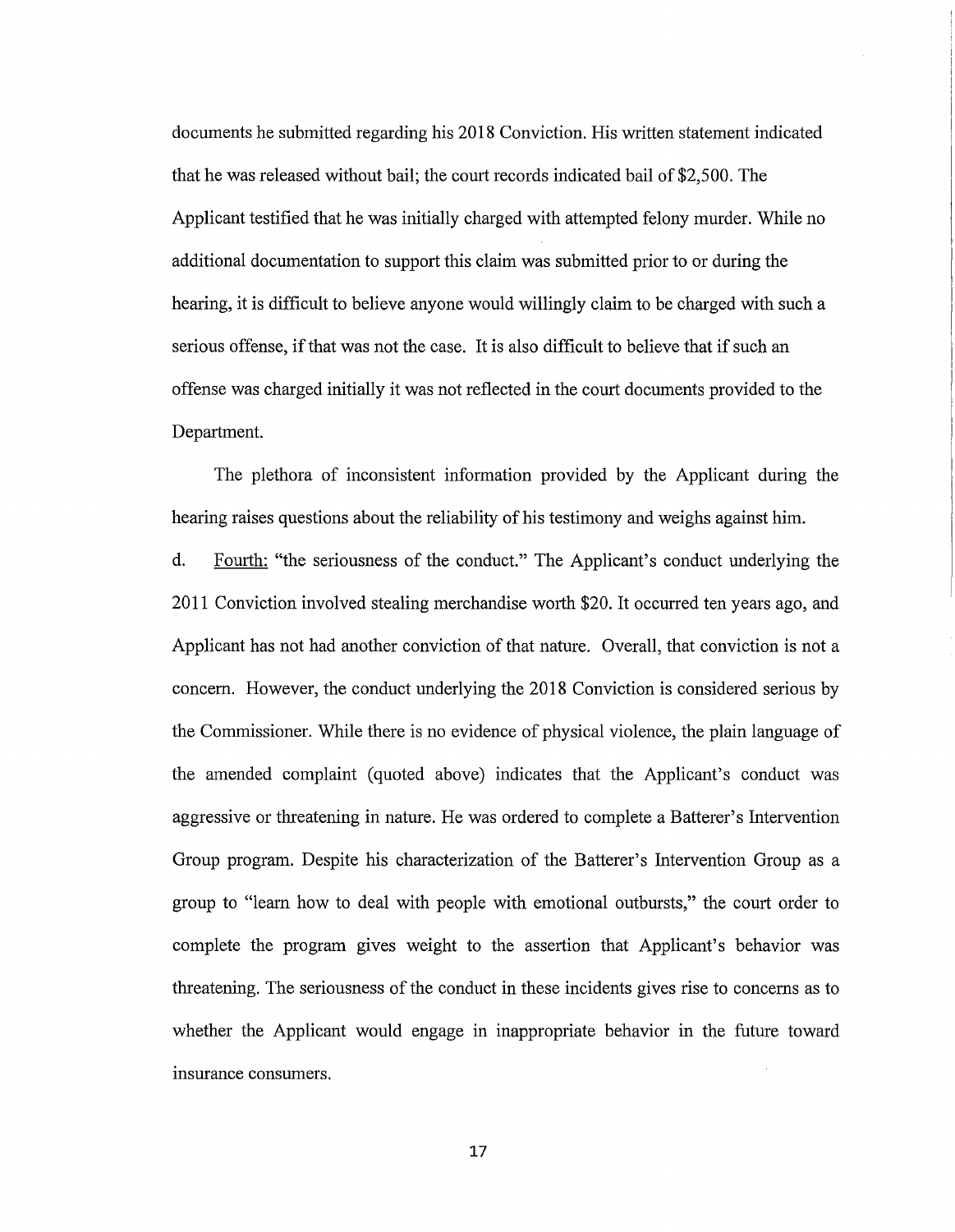The failure to disclose the 2011 Conviction on the Waiver form submitted in connection with the application is considered very serious by the Commissioner. As stated previously, the Applicant's testimony regarding his failure to disclose the 2011 Conviction was inconsistent. He knew the conviction existed as he testified he had disclosed it to police when he was arrested in 2018. Also, the Applicant testified he was told in 2011 that the records would be "buried," and he didn't need to disclose the conviction. However, he prepared an explanation of the conviction to submit with his application but was told by SelectQuote not to mention it. This belies Applicant's claim that he did not intentionally hide the 2011 Conviction but didn't disclose it because he was unable to find any information to provide to the Department to substantiate it.

The Commissioner has no way to determine whether the Applicant intentionally omitted the Conviction or did not understand or give proper attention to the instructions in the application and on the Waiver Form to disclose all convictions. Further, the Applicant signed under penalty of perjury that the information disclosed on the Waiver Form was not false. The information was in fact false and incomplete because he disclosed only his most recent conviction. The Commissioner has concerns that an applicant who does not understand the seriousness of attesting to information under penalty of perjury may not understand the need to be accurate and truthful in completing insurance applications for consumers.

The seriousness of each of these matters weighs against the Applicant.

e. Fifth: "the factors underlying the conduct." Details about the Convictions are set forth above under the discussion of "the seriousness of the conduct" and do not need to be repeated here. Overall, this factor weighs against the Defendant.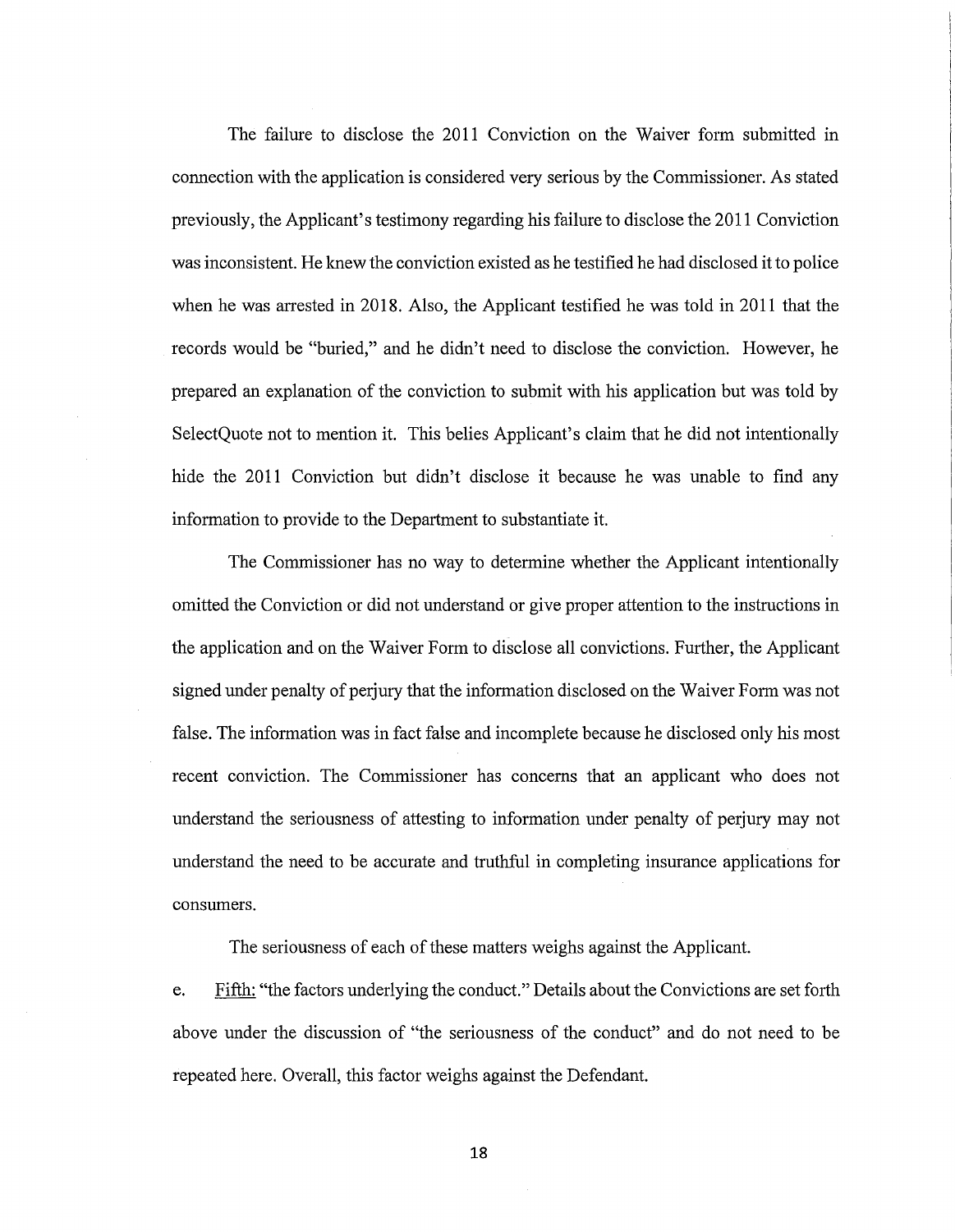f. Sixth: "the cumulative effect of the conduct or information." The Applicant's conduct at the time of the 2018 Conviction consisted of threatening behavior towards others. The Applicant claimed to have been initially charged with felony attempted murder, but claims the incident merely involved attempts to calm down his wife. While the Applicant's characterization of the incident is inconsistent with the facts contained in the police reports or charging documents, he does not deny pleading guilty to the final charges. The underlying conduct occurred nearly two and a half years ago, and the Applicant's probation ended a little over a year ago. This is considered recent. The Applicant failed to acknowledge any wrong conduct in connection with his 2018 Conviction. The failure to disclose the 2011 Conviction occurred less than six months ago. Additionally, the Applicant's inconsistent testimony regarding his failure to disclose the 2011 Conviction gives rise to concerns regarding the Applicant's credibility. The cumulative effect of these incidents, and others discussed herein, supports the Commissioner's concern about the Applicant's current fitness to be a licensed insurance agent. This factor weighs against the Applicant.

g. Seventh: "evidence ofrehabilitation." The Applicant completed the court-ordered Batterer's Intervention Group program and voluntarily continued it for several additional months. He testified he found it helpful in learning to interact better with his wife. His probation was terminated in January 2020. The Applicant did not provide additional 'l evidence to establish that he is rehabilitated. The Commissioner's concerns regarding the recency and nature of his Convictions remain valid. As stated previously, insufficient time has passed to assure the Commissioner that similar conduct would not occur again. This weighs against the Applicant.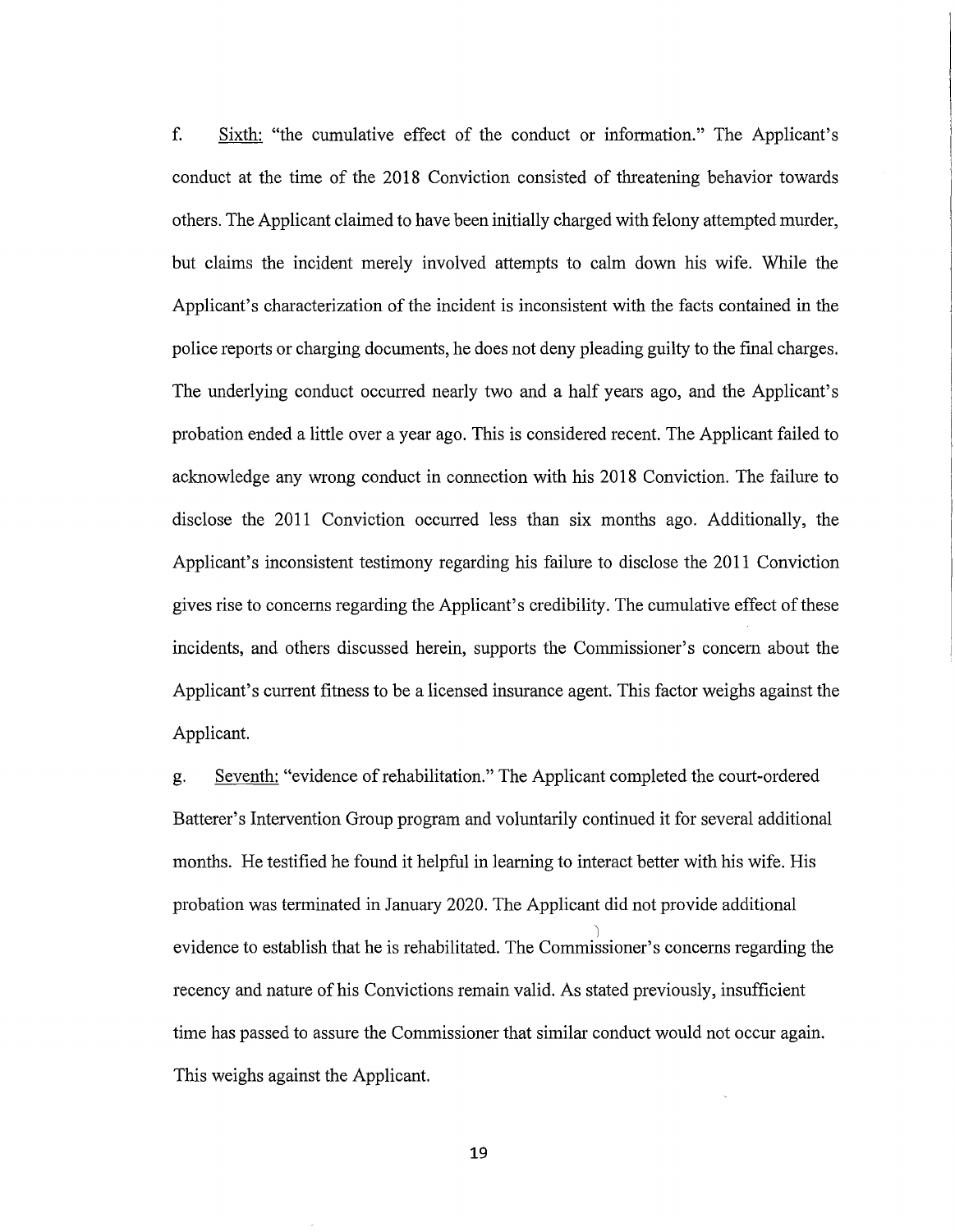h. Eighth: "the applicant's social contributions since the conduct." The Applicant is a productive member of society. He has worked as a teacher for over 20 years. The Applicant testified that he was previously a mechanical engineer in the military. Letters submitted on his behalf attest to his dependability and other positive personal traits. He went to a restaurant each week to pick up their leftover bread products to bring them to his counseling group and to others in need. This conduct weighs in the Applicant's favor.

i. Ninth: "candor in the admissions process." The Applicant did not disclose the 2011 Conviction on his Waiver Form. Other issues pertaining to inconsistent testimony provided by Applicant throughout the application and hearing process have been discussed previously. These actions weigh against the Applicant on this factor.

j. Tenth: "materiality of any omissions or misrepresentations." The failure to disclose the 2011 Conviction on the Waiver Form was material in that the Applicant attested under penalty of perjury that he did not falsify information of the Waiver Form. Additionally, the Applicant had notice that any omission of pertinent or material information on the application may be grounds for denial of a license. Some of the conflicting and inconsistent testimony provided by the Applicant during the hearing, as previous discussed, was considered by the Presiding Officer to be misleading. As his testimony was under oath, conflicting and/or inconsistent testimony pertaining to matters involving the Department's denial of the Applicant's license, it is considered material. This factor weighs against the Applicant.

### **Findings of Fact and Conclusions of Law**

18. The Commissioner has jurisdiction over the Applicant as well as the subject matter of this proceeding, and such proceeding is held in the public interest.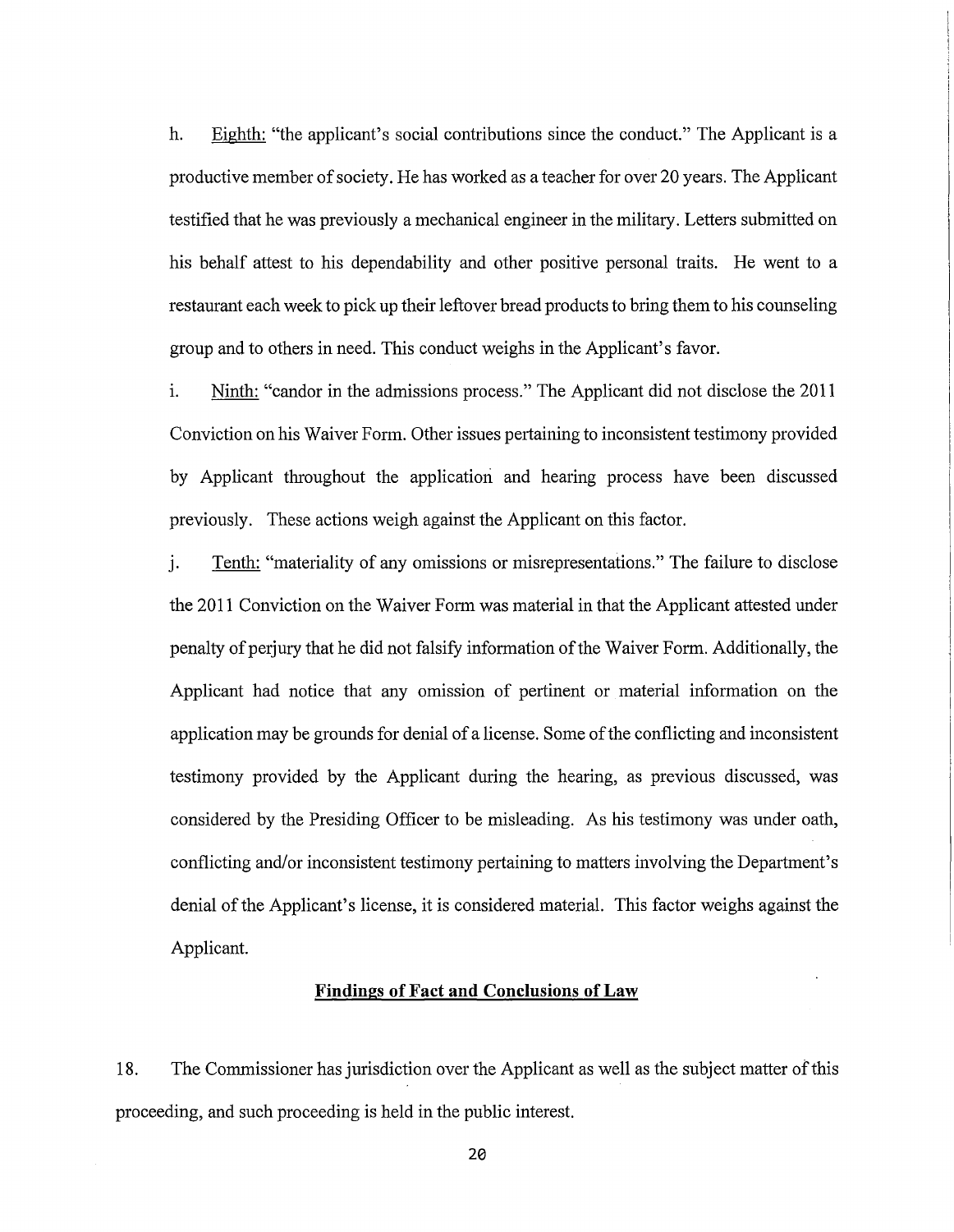19. The Assistant Commissioner of Insurance, as the Presiding Officer, is acting on behalf of the Commissioner of Insurance as the agency head and is empowered to render a Final Order.

20. Factors that are not in the Applicant's favor and which support the Department's decision are outlined under each factor above. These include the age of the Applicant at the time of the conduct in question, the recency of the 2018 Conviction, his inconsistent testimony at the hearing, the seriousness of the conduct underlying the 2018 Conviction, the seriousness of the failure to disclose the 2011 Conviction, and the nature of the Convictions.

21. Factors in the Applicant's favor include that the 2011 Conviction occurred over nine years ago. He provided the requested documentation when notified by the Department that his application was incomplete. The Applicant appears to have a positive personal and professional reputation and previous employers and colleagues attest to his good character.

### **Finding and Order**

The Presiding Officer finds the *Gates* factors in the Applicant's favor do not outweigh those that are not in his favor. In weighing all the factors, the Commissioner finds that the insurable interests of the public would not be protected by the issuance of a license to the Applicant.

#### **THE COMMISSIONER OF INSURANCE THEREFORE ORDERS IT THAT:**

**Denial of the Applicant's application for a Kansas resident insurance agent's is AFFIRMED**  IT IS SO ORDERED THIS 2.4 DAY OF MARCH 2021, IN THE CITY OF TOPEKA, **COUNTY OF SHAWNEE, STATE OF KANSAS.**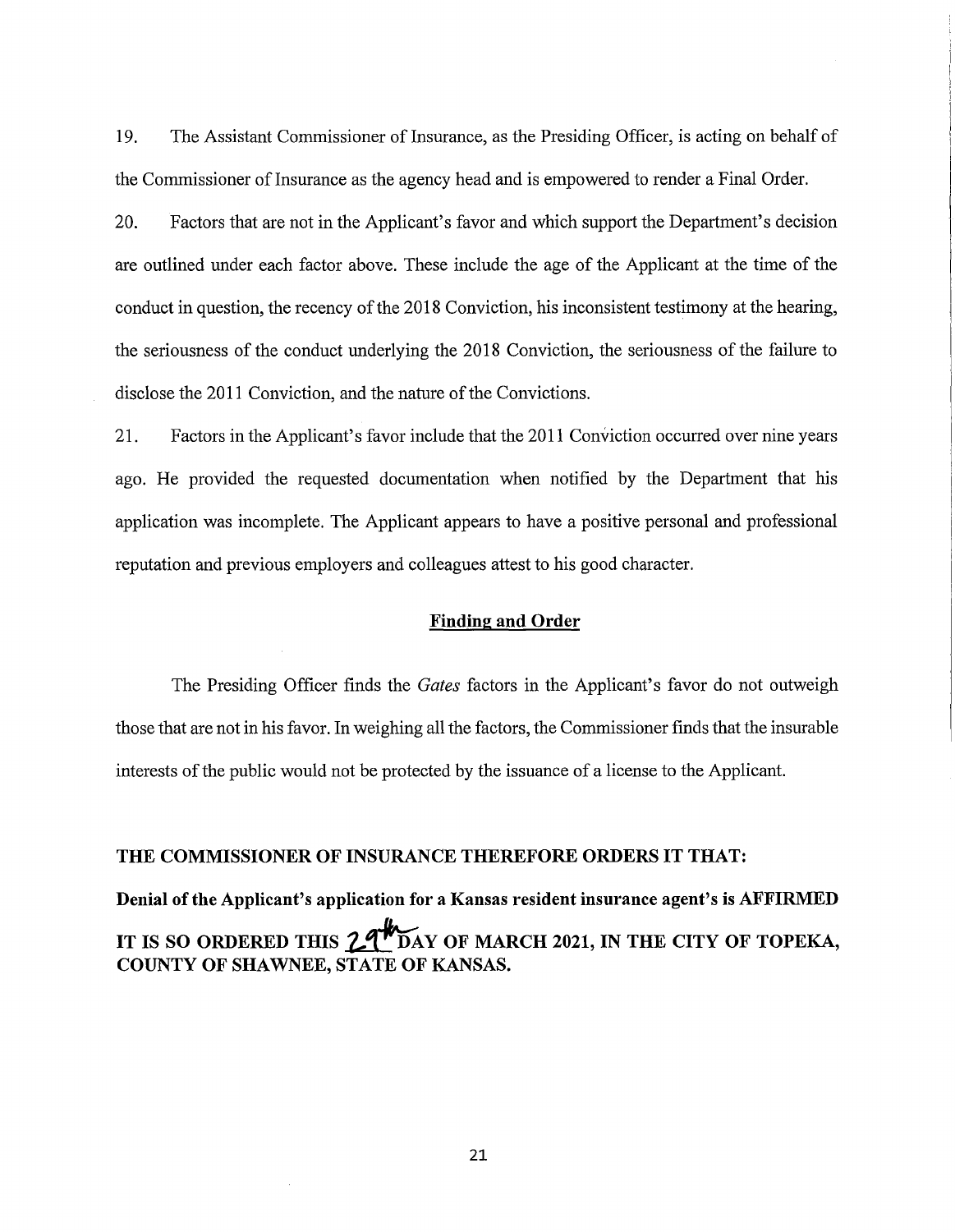

VICKI SCHMIDT COMMISSIONER OF INSURANCE

BY: Barharah last-

Barbara W. Rankin Assistant Commissioner Presiding Officer

#### **NOTICE**

Pursuant to K.S.A. 77-601 *et seq.,* Applicant is entitled to judicial review of this Final Order. The petition for judicial review must be filed within thirty (30) days of service of this Final Order (plus three [3] days for service by mail pursuant to K.S.A. 77-531). In the event Applicant files a petition for judicial review pursuant to K.S.A. 77-613(e), the Agency Officer to be served on behalf of the Kansas Insurance Department is:

Justin L. McFarland, General Counsel Kansas Insurance Department 1300 SW Arrowhead Road Topeka, KS 66604